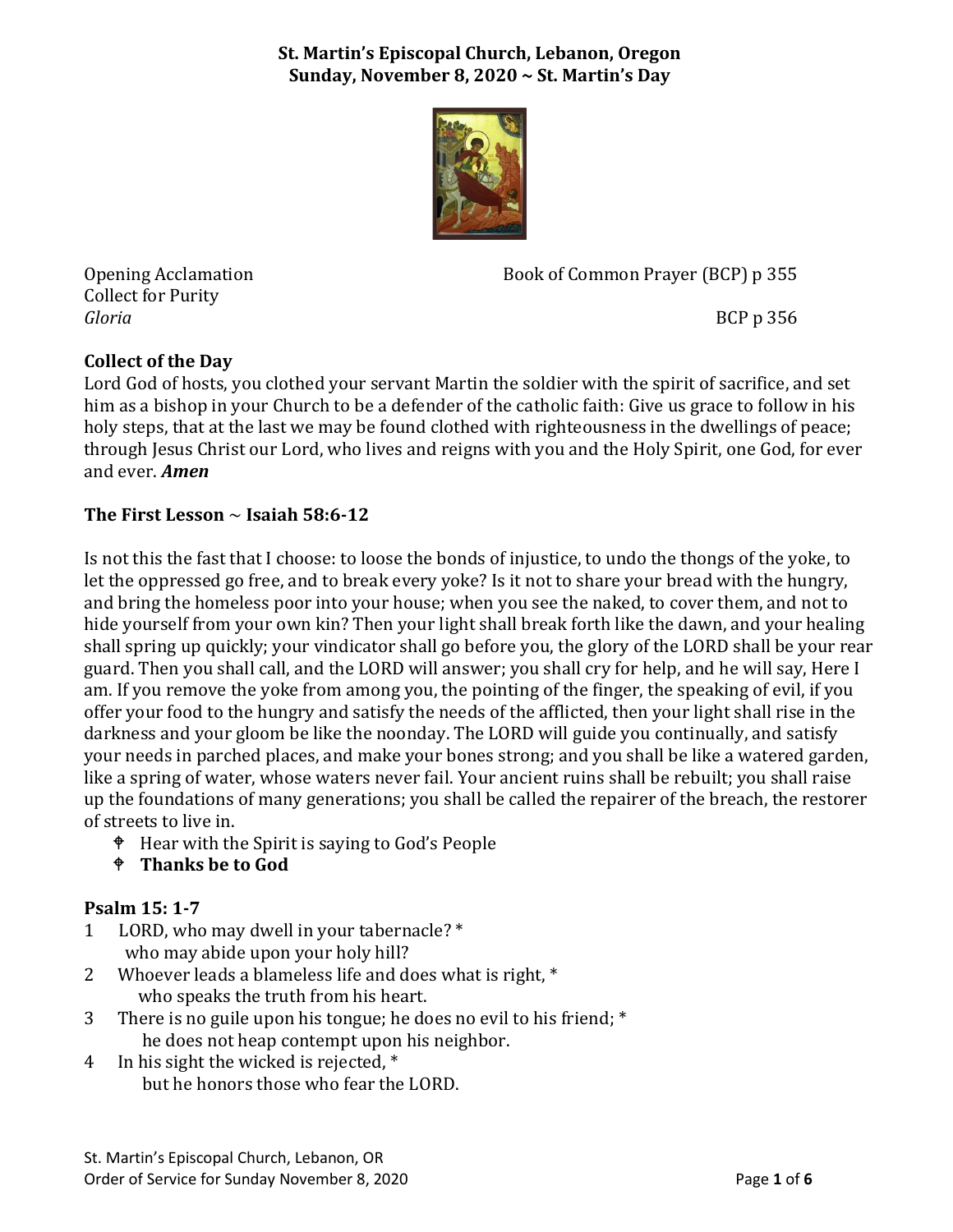- 5 He has sworn to do no wrong \* and does not take back his word.
- 6 He does not give his money in hope of gain, \* nor does he take a bribe against the innocent.
- 7 Whoever does these things \* shall never be overthrown.

# **Second Lesson ~ Galatians 6: 1-2**

My friends, if anyone is detected in a transgression, you who have received the Spirit should restore such a one in a spirit of gentleness. Take care that you yourselves are not tempted. Bear one another's burdens, and in this way you will fulfill the law of Christ.

- $\bullet$  Hear with the Spirit is saying to God's People
- **Thanks be to God**

## **The Holy Gospel of our Lord Jesus Christ, according Luke 18: 18-30 Glory to you, Lord Christ.**

A certain ruler asked Jesus, "Good Teacher, what must I do to inherit eternal life?" Jesus said to him, "Why do you call me good? No one is good but God alone. You know the commandments: 'You shall not commit adultery; You shall not murder; You shall not steal; You shall not bear false witness; Honor your father and mother.'" He replied, "I have kept all these since my youth." When Jesus heard this, he said to him, "There is still one thing lacking. Sell all that you own and distribute the money to the poor, and you will have treasure in heaven; then come, follow me." But when he heard this, he became sad; for he was very rich. Jesus looked at him and said, "How hard it is for those who have wealth to enter the kingdom of God! Indeed, it is easier for a camel to go through the eye of a needle than for someone who is rich to enter the kingdom of God." Those who heard it said, "Then who can be saved?" He replied, "What is impossible for mortals is possible for God."

Then Peter said, "Look, we have left our homes and followed you." And he said to them, "Truly I tell you, there is no one who has left house or wife or brothers or parents or children, for the sake of the kingdom of God, who will not get back very much more in this age, and in the age to come eternal life."

- <sup> $\bullet$ </sup> This is the Gospel of the Lord.
- **Thanks be to God**

**Sermon** The Rev. Canon Neysa Ellgren Shepley

I keep singing this national song over in my head these past days as we wait for vote counts people with coronavirus counts unemployment counts. We are in uncertain and anxious time most assuredly good people. And we have been in difficult times before; times of war and famine, strife, and economic upheaval and yet, here we are, here, still today.

Life was no less chaotic back in St. Martin's time, was it? Back in Europe in the 300's.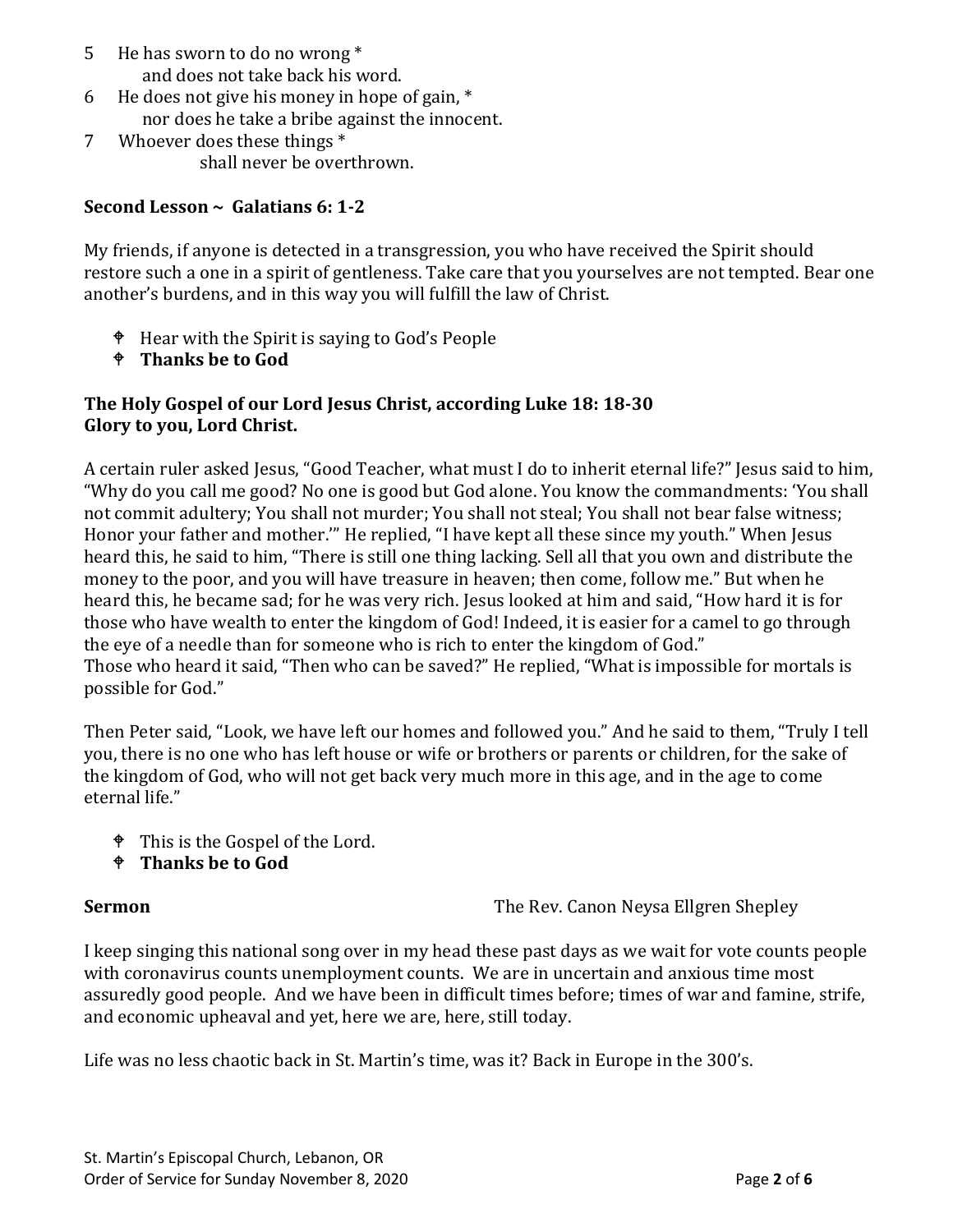Raised in Italy, son of a soldier, Martin served admirably in the Roman army as a young man, then traveled around Europe and settled in France, where he met a Bishop named Hilary and fell in love with Christianity. You know the legend.

Martin was approached by a beggar one night and deeply moved, he took his sword, cut off a part of his military cloak and gave it to the man for warmth. And the next night Jesus appeared in his dream, in that cloak, telling the angels, "Martin covered me with this garment. "

Martin, the good soldier, who eventually became bishop himself, a defender of the faith, Martin was clothed with the spirit of love and sacrificing for others, a strong defender of the poor and helpless and all of God's people. What a wonderful saint to have as your Church name!

Most of us also know the story in our gospel today, the story of the rich young ruler I usually call it. It's about a local official who comes up to Jesus and says "Good teacher, what must I do to deserve eternal life?" Jesus responds, "Why are you calling me good? No one is good, only God. You know the commandments, don't you? No illicit sex, no killing, no stealing, no lying, honor your father and mother. "Yes, I've kept them for as long as I can remember," the official says. That is how I know that is not enough he thinks. I have amassed great wealth, which is how I know that is not enough either. What must I do to inherit eternal life, the kind of life that lasts?

"Then there is only one thing left to do, Jesus says. "Sell everything you own and give it away to the poor. Become free from all your earthly burdens. Then come, follow me." You will have riches in heaven. That was the last thing the official expected to hear. He was very rich and became terribly sad. He was holding on tight to a lot of things and was not about to let them go.

Seeing his reaction, Jesus said, "It is so difficult for people to who have it all to enter God's kingdom. I'd say it's easier to thread a camel through a needle's eye than to get a rich person into God's kingdom." "Then, who has any chance at all?" the others asked. "No chance at all," Jesus said, "if you think you can pull it off by yourself. Every chance in the world if you trust God to do it."

You see, none of us can earn eternal life, no matter what we do. We can keep the commandments until we are blue in the face, We can sign our paychecks over to the Commission on Poverty and Homelessness and beg for our supper and still not earn a place at God's banquet table. The kingdom of God is not for sale. The poor cannot buy it with their poverty any more than the rich can buy it with their riches. Eternal life in God's realm is God's gift, given to all.

The catch is, you've got to be FREE to receive the gift. You cannot be otherwise engaged. You can't accept God's gift if you have no spare hands to take it with. You can't make room for it if all your rooms are already full. You can't follow Jesus if you are not free to go.

That is why the rich young ruler went away sorrowful. He understood all at once, that he was not free. His wealth was supposed to make him free, But kneeling in front of Jesus, he understood that it was not so. Invited to follow Jesus, he went away sorrowful instead, For he had homes and property that he had inherited by law, great possessions that he did not want to let go of, but preferred to lug around with him like a huge weight around his neck.

We, like the rich young ruler and St. Martin, are called to sell what we can and distribute the money to the poor. We are called to do this in different ways at different times of our lives, personally, and in community. Each one of us, working in some way for God's dream of the beloved community, for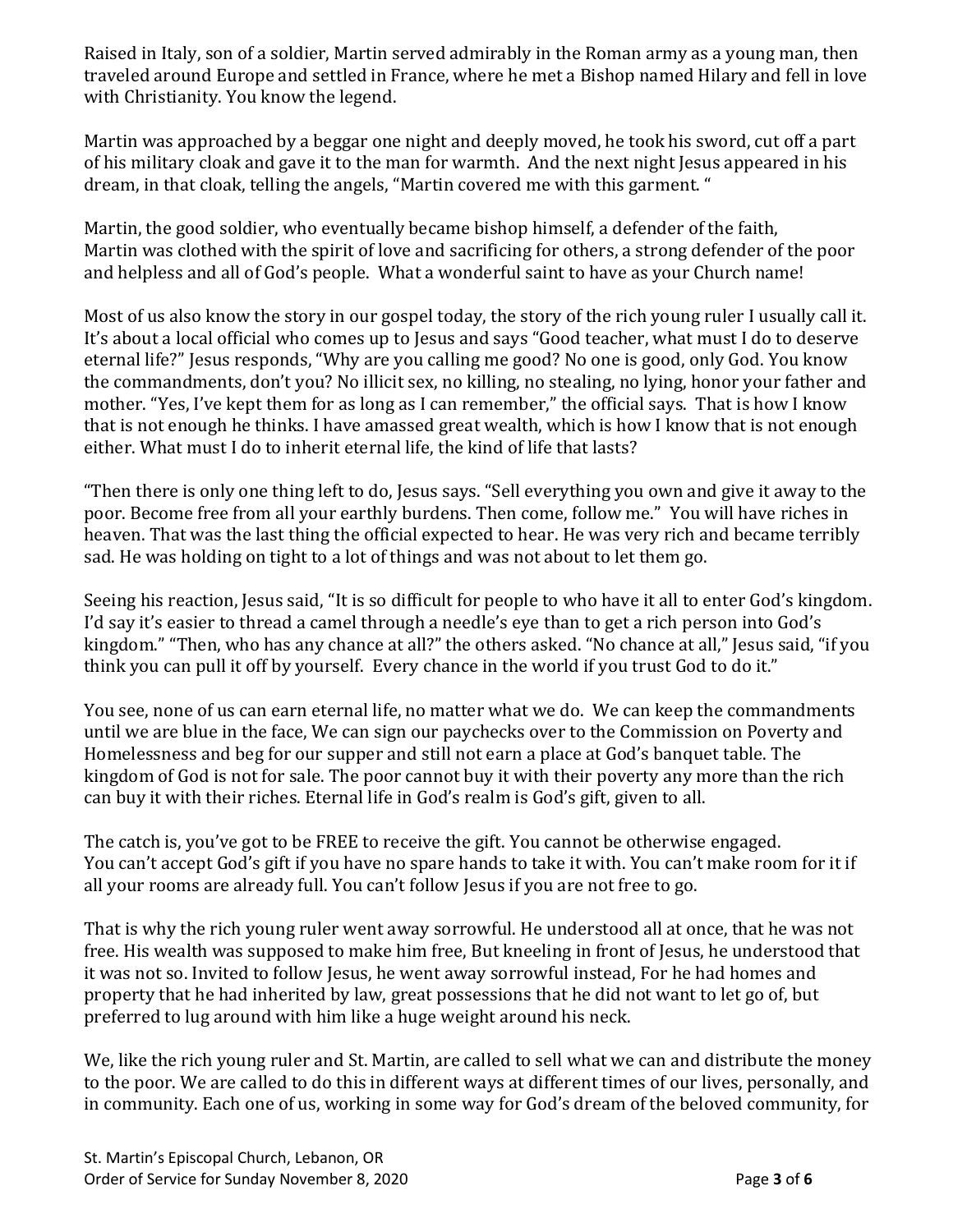the common good, for the land of the free and the home of the brave. All of us called to freely bear one another's burdens and in this way fulfill the way of Christ. Getting distracted by money and wealth and the glitter of life distracts us from the solid core of what Jesus calls us to be and to do for others in our lives on earth so we will have treasure in heaven.

I write this sermon before the presidential elections is decided. Regardless of which political party wins election in this country, our core Christian work remains the same. We are meant to feed the hungry, give water to the thirsty, welcome the stranger, clothe the naked, care for the sick and visit prisoners. We must pray for our enemies and work for peace. We must love one another as Christ has loved us. There is an abundance of life that cannot be possessed or held on to, but only shared. Indeed, sharing what we have is the only way to be free, To be able to follow Jesus, to inherit God's gift of eternal life.

Sing "Land where my fathers died, land of the pilgrim's pride, from every mountainside, let freedom ring." *Amen*

## **The Nicene Creed BCP 358**

| We believe in one God,                                                                             |
|----------------------------------------------------------------------------------------------------|
| the Father, the Almighty,                                                                          |
| maker of heaven and earth,                                                                         |
| of all that is, seen and unseen.                                                                   |
| We believe in one Lord, Jesus Christ,                                                              |
| the only Son of God,                                                                               |
| eternally begotten of the Father,                                                                  |
| God from God, Light from Light,                                                                    |
| true God from true God,                                                                            |
| begotten, not made,                                                                                |
| of one Being with the Father.                                                                      |
| Through him all things were made.                                                                  |
| For us and for our salvation                                                                       |
| he came down from heaven:                                                                          |
| by the power of the Holy Spirit                                                                    |
| he became incarnate from the Virgin Mary,                                                          |
| and was made man.                                                                                  |
| For our sake he was crucified under Pontius Pilate;                                                |
| he suffered death and was buried.                                                                  |
| On the third day he rose again                                                                     |
| in accordance with the Scriptures;                                                                 |
| he ascended into heaven                                                                            |
| and is seated at the right hand of the Father.                                                     |
| he ascended into heaven                                                                            |
| and is seated at the right hand of the Father.                                                     |
| He will come again in glory to judge the living and the dead,<br>and his kingdom will have no end. |
|                                                                                                    |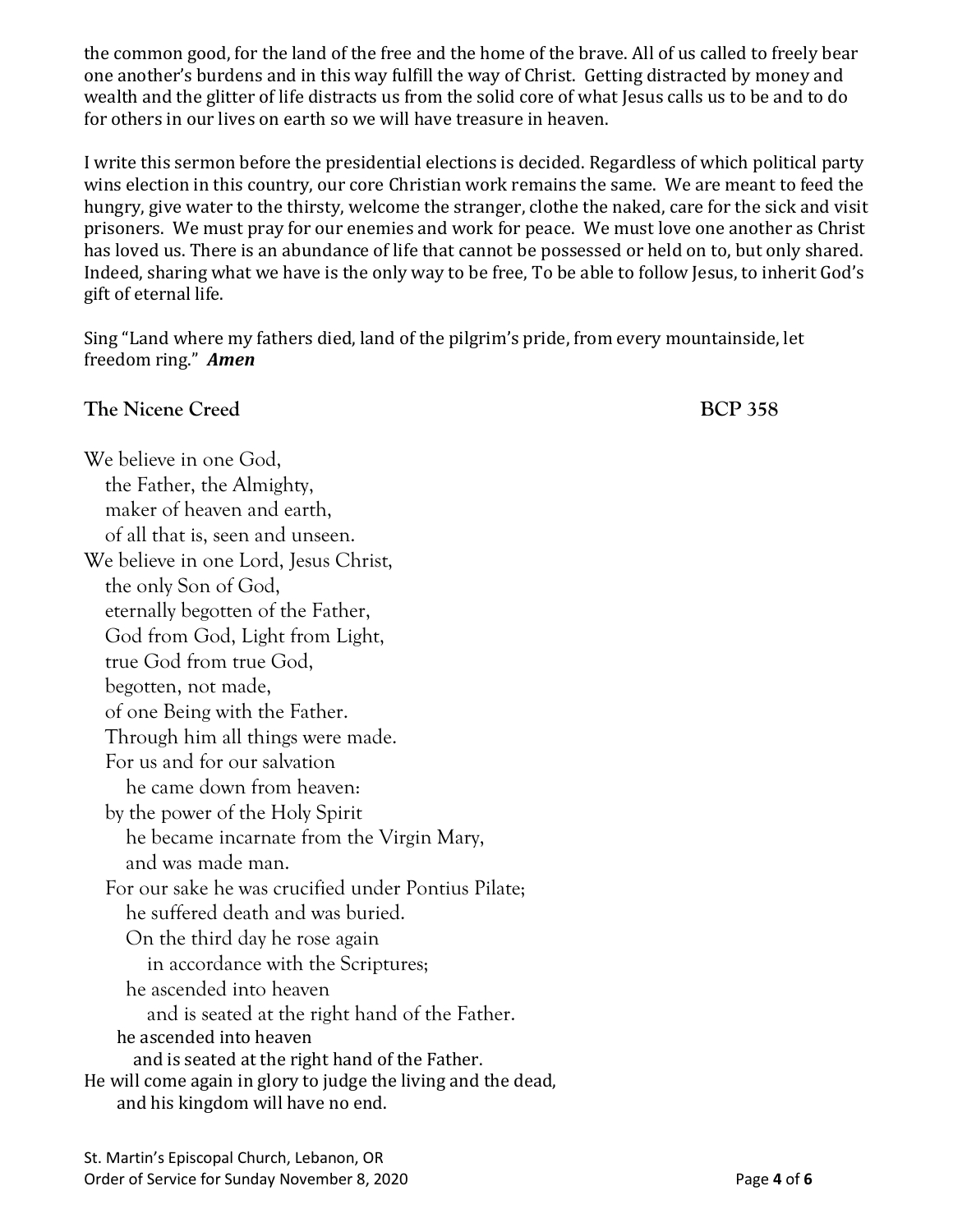We believe in the Holy Spirit, the Lord, the giver of life, who proceeds from the Father and the Son. With the Father and the Son he is worshiped and glorified. He has spoken through the Prophets. We believe in one holy catholic and apostolic Church. We acknowledge one baptism for the forgiveness of sins. We look for the resurrection of the dead, and the life of the world to come. *Amen*.

#### **Prayers of the People, Form I BCP** p 384

With all our heart and with all our mind, let us pray to the Lord, saying "Lord, have mercy." For the peace from above, for the loving-kindness of God, and for the salvation of our souls, let us pray to the Lord.

*Lord, have mercy.*

For the peace of the world, for the welfare of the Holy Church of God, and for the unity of all peoples, let us pray to the Lord. *Lord, have mercy.*

For our Bishop, and for all the clergy and people, let us pray to the Lord. *Lord, have mercy.*

For our President, for the leaders of the nations, and for all in authority, let us pray to the Lord. *Lord, have mercy.*

For this city, for every city and community, and for those who live in them, let us pray to the Lord.

*Lord, have mercy.*

For seasonable weather, and for an abundance of the fruits of the earth, let us pray to the Lord.  *Lord, have mercy.*

For the good earth which God has given us, and for the wisdom and will to conserve it, let us pray to the Lord.

*Lord, have mercy.*

For those who travel on land, on water, or in the air [or through outer space], let us pray to the Lord.

 *Lord, have mercy.*

For the aged and infirm, for the widowed and orphans, and for the sick and the suffering, let us pray to the Lord. *Lord, have mercy.*

For the poor and the oppressed, for the unemployed and the destitute, for prisoners and captives, and for all who remember and care for them, let us pray to the Lord. *Lord, have mercy.*

For all who have died in the hope of the resurrection, and for all the departed, let us pray to the Lord.

*Lord, have mercy.*